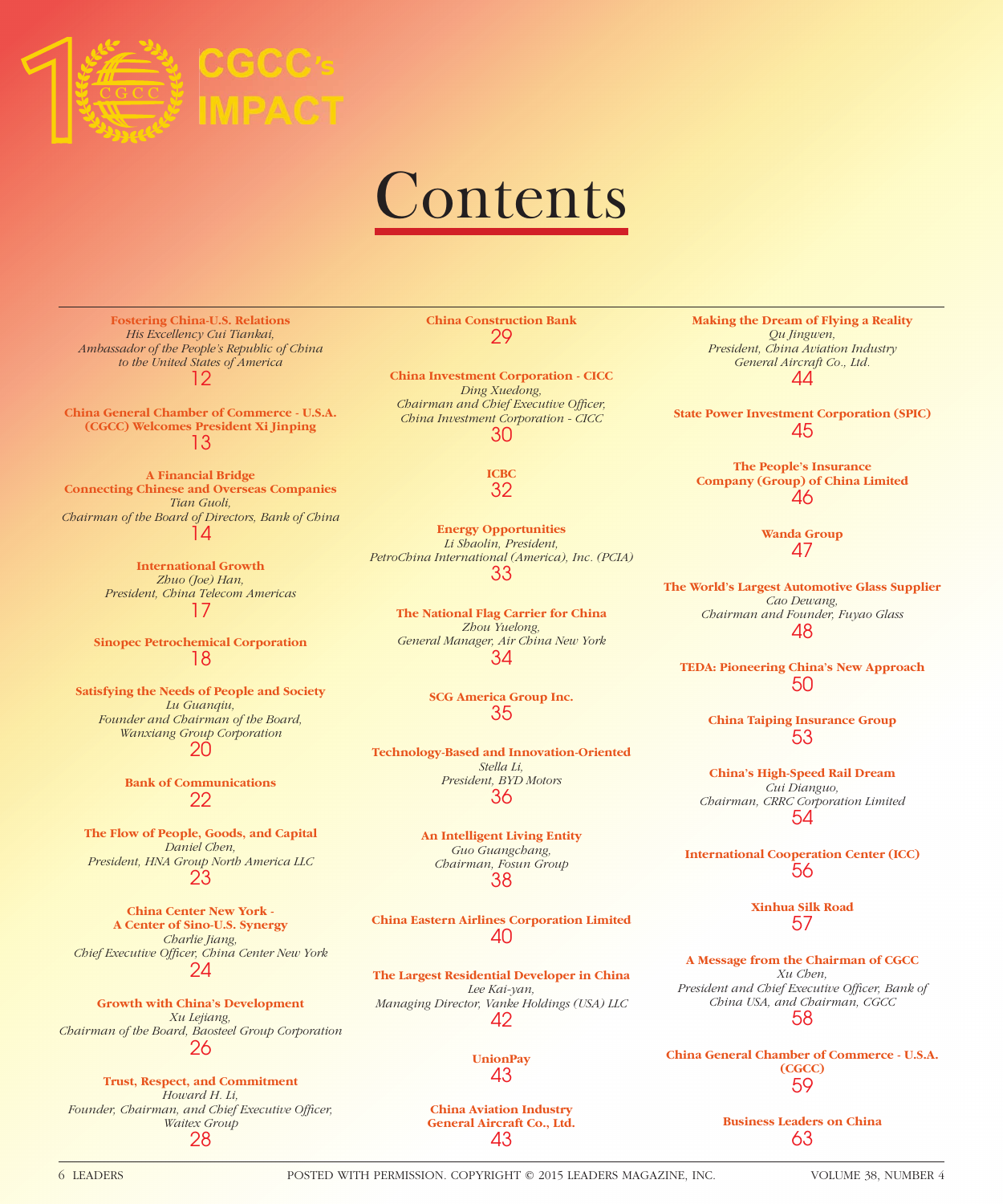### INTERVIEWS

**An Insurance Icon**

*Maurice R. Greenberg, Starr Companies* 66

**Supporting China's Economic Development**

*Brian Li, Executive Director & Deputy Chief Executive, The Bank of East Asia, Limited (BEA)* 67

**Digital Transformation**

*Pierre Nanterme, Chairman and Chief Executive Officer, Accenture* 82

> **The Pursuit of Excellence** *Joseph C. Shenker, Chairman, Sullivan & Cromwell LLP* 85

**A Lasting Legacy Outstanding Long-Term Performance** *William R. Berkley, Chairman of the Board and Chief Executive Officer, W. R. Berkley Corporation* 100

**Improving the Food the World Eats** *Irwin D. Simon, Founder,*  President, Chairman, and Chief Executive Officer, *The Hain Celestial Group, Inc.* 105

**Leading Specialty Underwriters** *Mark E. Watson III,*  President and Chief Executive Officer, Argo Group 108

> **Defining Leadership** *William W. George, Senior Fellow, Harvard Business School* 110

**The Transformation and Future of Healthcare** *Emad Rizk, M.D.,*  President and Chief Executive Officer, *Accretive Health* 240

**Addressing Longevity Risk** *Kamilah Williams-Kemp, Executive Officer, Northwestern Mutual* 244

**The Foundation for Secure Markets** *Craig S. Donohue, Executive Chairman, OCC* 252

#### **Innovation Capital**

*Mary A. Tolan, co-Founder and Managing Director; Larry Leisure, co-Founder and Managing Director; Vance Vanier, co-Founder and Managing Director, Chicago Pacific Founders (CPF)* 254

**Analyzing Risk** *Brian Duperreault,*  Chief Executive Officer, Hamilton Insurance Group 258

**Regulatory Leadership from Bermuda** *Jeremy Cox, Chief Executive Officer, Bermuda Monetary Authority (BMA)* 260

**Constant Reinvention** *Scott Howe, Chief Executive Officer and President, Acxiom* 262

**A Way of Doing Business** *Richard M. Schaps,*  Founder and Chief Executive Officer, *Van Wagner Group* 264

**An American Story** *Daniel Rivera, President, Meineke Car Care Centers* 266

**The Pay-for-Use Data Center** *Jakob Carnemark,*  **Chief Executive Officer, Aligned Energy** 267

**Mission-Driven** *John G. Picerne,*  Founder and Chief Executive Officer, *Corvias Group* 268

**Valuation, Assessment and Advisory** *B. Diane Butler,*  **Chief Executive Officer, Butler Burgher Group** 270

**A Research Development Company**

*Dr. Joan Fallon, Chief Executive Offi cer and Founder, Curemark* 272

**Ignite the Spark** *David Fouse, Partner and Lead Strategist, The Pinkston Group* 273

**Materials Innovation** *Michele Caniato, President, Culture + Commerce, and President, Material ConneXion* 274

**The Business of Track & Field** *Max Siegel,*  Chief Executive Officer, USA Track & Field 276

**Sports Entertainment**

*Kurt Schneider, Chief Executive Officer, Harlem Globetrotters International, Inc.* 277

**Preparing Young People to Lead** *Father Richard Ryscavage S.J., Professor of Sociology and Anthropology, Fairfi eld University, and Founder and Director, Center for Faith and Public Life (CFPL)* 280

#### **SUSTAINABLE VALUE CREATION**

**Design Thinking and Innovation** *Bill McDermott,*  **Chief Executive Officer, SAP** 70

**Four Pillars of Sustainability** *John B. Veihmeyer, Chairman, KPMG International* 72

**The CPA Profession** *Barry C. Melancon, CPA, CGMA,* 

President and Chief Executive Officer, American *Institute of CPAs (AICPA)* 73